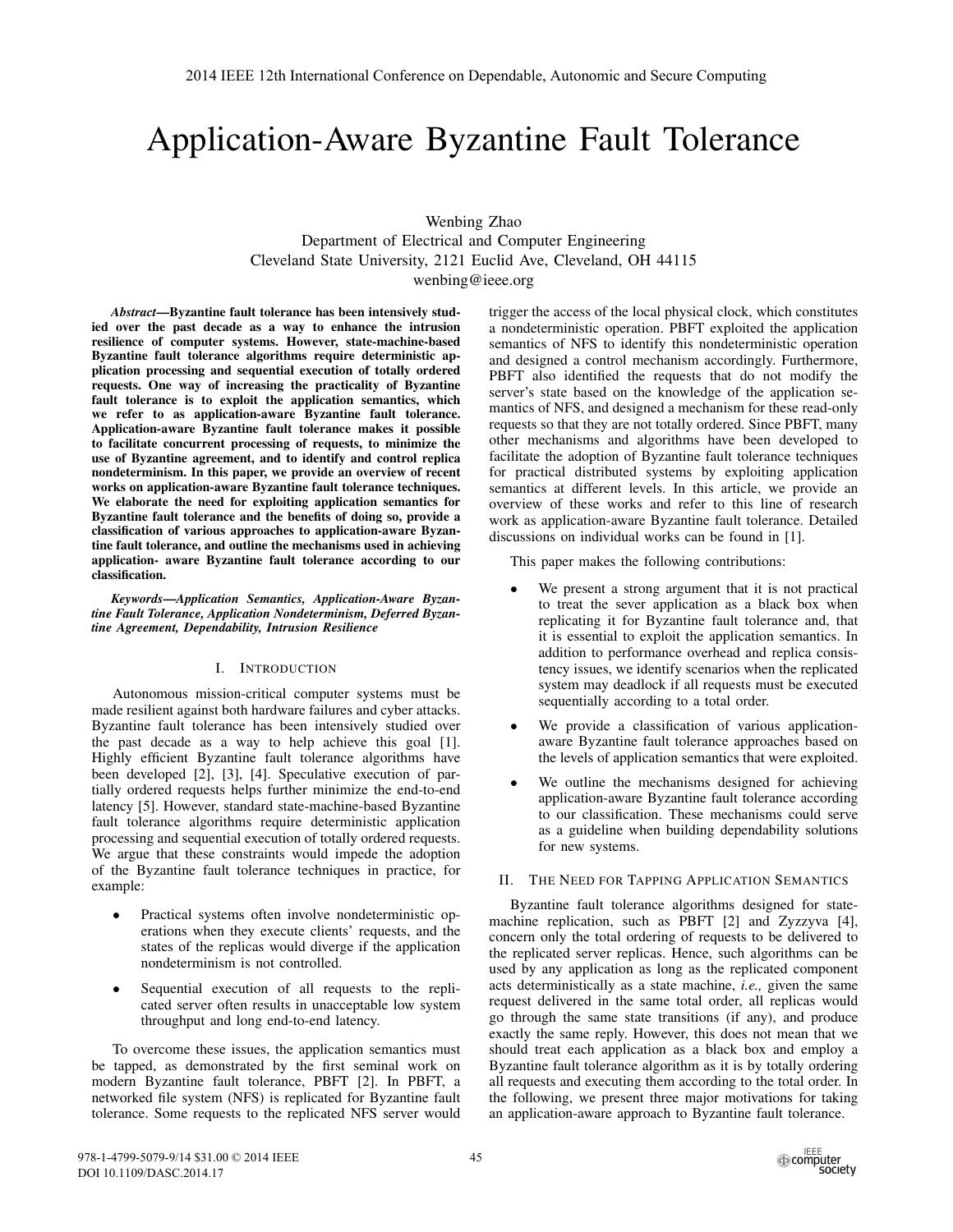## *A. Reduce Runtime Overhead*

There are two main types of runtime overhead introduced by Byzantine fault tolerance algorithms:

- 1) Communication and processing delays for each remote invocation due to the need for total ordering of requests, which impacts the end-to-end latency as seen by a client.
- 2) The loss of concurrency degrees at the replicated server due to the sequential execution of requests, which impacts the system throughput (*i.e.,* how many requests can be handled by the replicated server per unit of time).

By exploiting application semantics, we can introduce the following optimizations:

- Reducing the end-to-end latency by minimizing the total ordering of requests. There is no need to totally order read-only requests (*i.e.,* requests that do not modify the server state). For some stateless sessionoriented applications, source ordering (instead of total ordering) may be sufficient for all requests [6].
- Enabling concurrent processing at the server replicas for some requests. Independent requests can be delivered and processed concurrently. Similarly, commutative requests can be delivered and processed concurrently. Doing source ordering alone for requests also increases the system throughput.

## *B. Respect Causality and Avoid Deadlock*

General purpose Byzantine fault tolerance algorithms are designed for simple client-server applications where the clients do not directly interact with each other and send requests to the replicated server independently. For multi-tiered applications with sophisticated interaction patterns [7], the basic assumption for these Byzantine fault tolerance algorithms may no longer hold and hence, if used in a straightforward manner, may lead to two problems: (1) causality violation, when the total order imposed on two or more requests is different from their causal order and, (2) deadlocks, when sequential execution of requests is imposed when concurrent processing of some requests is mandatory according to the application design [8]. In these cases, application semantics must be tapped to discover the causal ordering between requests and identify what requests must be delivered concurrently. Otherwise, the integrity and the availability of the system will be lost.

## *C. Ensure Strong Replica Consistency*

State-machine replication requires that the replicas behave deterministically when processing requests. However, many applications involve some form of nondeterministic operations, such as taking a timestamp and accessing a pseudo random number generator. Without the knowledge of application semantics, it is usually impossible to know whether or not a request would trigger a nondeterministic operation [9]. If such nondeterministic operation is not controlled, the states of the replicas might diverge and the replicas might produce different replies to the client. Hence, exploiting application semantics not only helps in minimizing the runtime overhead,



Fig. 1. Classification of application-aware Byzantine fault tolerance.

it is essential to ensure the safety and integrity of a Byzantine fault tolerant system.

## III. CLASSIFICATION OF APPLICATION-AWARE BYZANTINE FAULT TOLERANCE

As shown in Figure 1, application-aware Byzantine fault tolerance (AA-BFT) can be classified based on the following two criteria.

The first criterion concerns the operations performed at each replica while executing a request sent by a client. We assume that the operations access one or more state objects. We classify the AA-BFT approaches based on whether or not the operations on state objects are limited to basic or complex types.

- Basic operation: An operation is basic provided that it is a read or write operation on a state object, or the creation or deletion of an object. Furthermore, if the operation is write or create, the value of the object is set deterministically, *i.e.,* it is either provided by the client that issues the request, or set by the system deterministically. Note that the create operation may effectively access two state objects (one of them is the object created as the result of the create operation). When an object factory is used, or the object is created within a specific hierarchy such as within a particular directory, the create operation will inevitably access both the object factory or the parent directory, and the object created.
- Complex operation: it refers to an operation beyond basic operations, such as increment and decrement for integer numbers, and append or truncate for text strings. We also consider an operation complex if it sets a new value to a state object nondeterministically, such as using the local clock value or using a value produced by a pseudo random generator.

The second criterion concerns whether or not the context to which the request belongs is considered. The context, if it is present, correlates a number of requests issued by the same or different clients within the same *session*. If a request is issued within such a session, the representation of the context is typically included in the message. If the context is not considered (or there is no such context), requests from different clients are assumed to be sent independently.

We first discuss the resulting two categories using the first criterion. We then elaborate the implications of the context as used in the second criteria. Furthermore, we assume that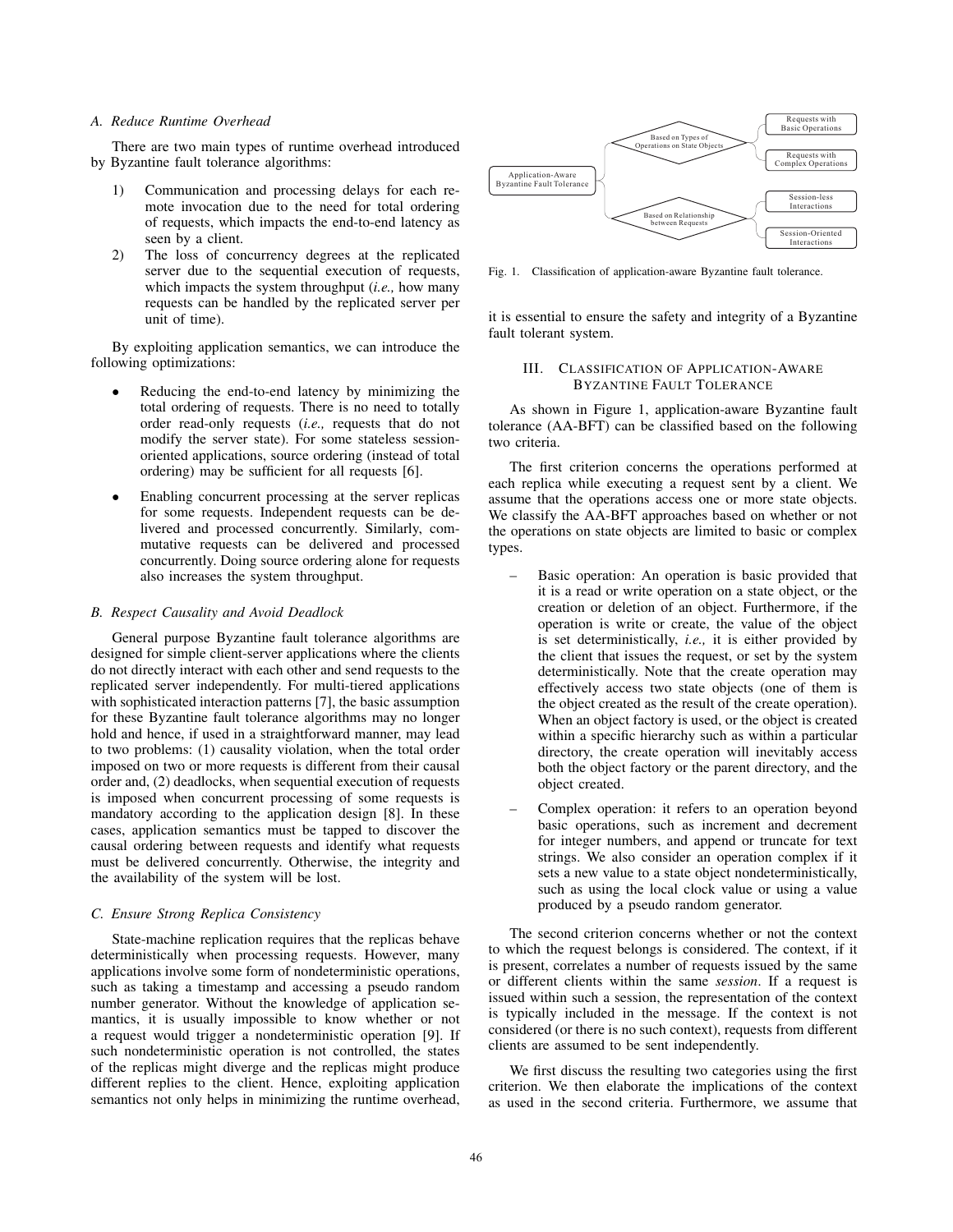the application is designed to execute concurrent requests with multiple threads, such as in a thread pool, for maximum throughput as well as for the capability of handling multiple concurrent clients.

#### *A. Requests with Basic Operations*

For this category, the relationship between different requests is determined by the target state objects and the corresponding operations. Two requests are considered dependent with each other if they access at least one common state object and the operation on that object from any of the requests is a write operation. Otherwise, requests are considered independent.

Note that for a write or a create operation, we assume that the new value is determined deterministically. Furthermore, create operations are independent from each other, and similarly delete operations are independent from each other. However, create and delete operations must be totally ordered with respect to each other (*i.e.,* they are considered dependent with each other).

For requests that are dependent with each other, they must be delivered and executed sequentially according to some total order at all nonfaulty replicas to ensure strong replica consistency. Independent requests, on the other hand, can be delivered and executed concurrently with respect to each other. Note that a request might be independent of one or more requests, however, it might be dependent on some other requests and such dependency must be preserved during execution.

#### *B. Requests with Complex Operations*

For this category, a request may be involved with basic as well as complex operations. The dependency among the requests can be analyzed in a similar manner as that for requests with basic operations by classifying complex operations into read-oriented and write-oriented types. However, such analysis is not adequate.

Even if two requests access the same object with at least one of them engaging in a write-oriented operation, they might not be conflict with each other depending on the complex operations involved. For example, if both requests are involved with the increment operation on the same state object, they are considered commutative and hence, can be delivered and processed concurrently.

The complexity of the operation could also require additional mechanisms to ensure strong replica consistency. For example, if either the value to be returned to the client, or the new value to be assigned to the state object is determined based on the reading of the local clock, or on the output from a pseudo random number generator, additional mechanisms are needed to ensure that all nonfaulty replicas decide on the same value [10].

## *C. Session-Oriented Interactions*

For session-less interactions between the clients and the server replicas, the requests are assumed to be sent independently. Hence, the replicas may determine a total order of the requests sent by different clients arbitrarily (usually



Fig. 2. A scenario that two requests might be causally related. In this example,  $m_3$  might causally depends on  $m_1$ , hence,  $m_3$  must be ordered and delivered after  $m_1$  is processed.

according to the order in which they are received at the primary). Furthermore, for concurrent requests, they may be batched together for total ordering. Of course, the requests sent by the same client are ordered according to the order in which they were sent to preserve causality.

For requests sent within a session, however, they may be correlated. Furthermore, session-oriented applications typically are multi-tiered. This correlation among the requests imposes the following constraints on the ordering and handling of requests:

- *Total ordering of requests must respect causality*: The most obvious constraint due to requests correlation is that the replicas can no longer impose a total order according to the order in which the requests are received because doing so might violate the causal ordering among the requests. Consider the example scenario shown in Figure 2. If process A issues a request  $m_1$  to the server replicas and subsequently sends a request  $m_2$  to process B (*i.e.*, A sends  $m_2$ prior to receiving the reply for  $m_1$ ). Subsequently, process B issues a request  $m_3$  to the server replicas. It is apparent that  $m_1$  must be ordered ahead of  $m_3$ because  $m_3$  might depend on  $m_1$ .
- *Forced concurrent processing*: In multi-tiered applications, nested remote invocations are common. If two or more replicated servers issue nested invocations to each other in response to requests sent from their clients, as shown in Figure  $\overline{3}$ , the nested requests must be delivered and executed prior to the initial requests are fully processed. Dictating a total order for the requests from the clients and those for nested invocations could lead to deadlocks.



Fig. 3. A scenario that could lead to deadlock without concurrent processing of requests to the replicated servers. In this example, the remote invocation NestedUpdate() must be processed concurrently with remote invocation  $UpdateMyDate()$  to avoid deadlock at the replicated server.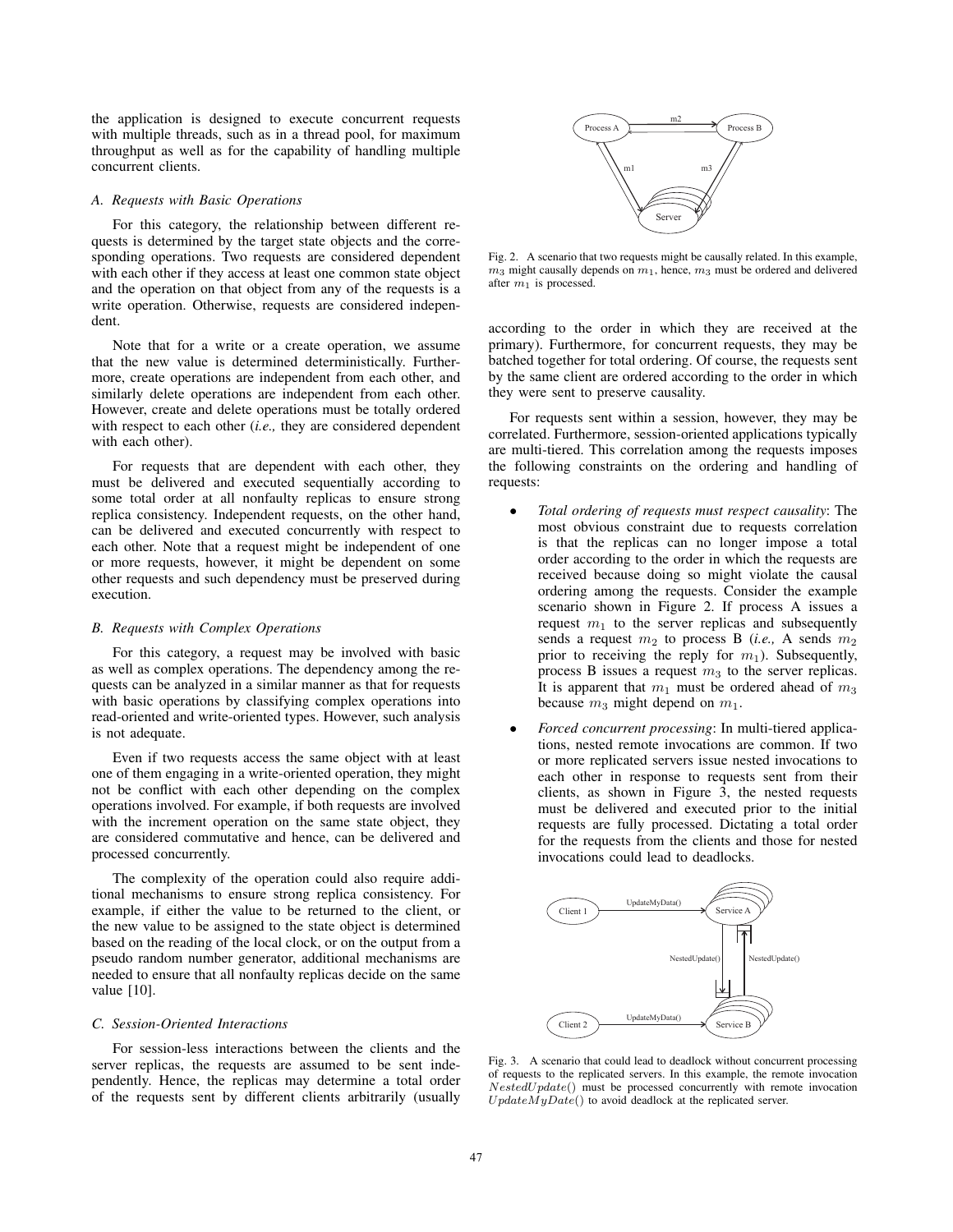On the other hand, the correlation among the requests within a session also offers additional opportunities for optimization, which we will introduce in the next section.

## IV. APPLICATION-AWARE BYZANTINE FAULT TOLERANCE MECHANISMS

In this section, we describe the mechanisms used in AA-BFT for various applications. We first outline the system model used in these mechanisms. Then we describe the mechanisms in three parts. In the first two parts, we elaborate the mechanisms designed for basic operations, and those to accommodate complex operations. These mechanisms are applicable to both session-less and session-oriented applications, respectively. In the third part, we present the mechanisms designed specifically for session-oriented application, regardless of the type of operations (*i.e.,* basic or complex).

#### *A. System Model*

All AA-BFT mechanisms described below are based on the system model introduced in PBFT [2], or with straightforward extension for session-oriented interactions. It is assumed that the mechanisms are operating in an asynchronous distributed system, and all messages exchanged are protected by unforgeable digital signatures or message authentication code.

For client-server applications, the server is replicated with sufficient replication degrees. For multi-tiered applications, one of the middle-tier servers or the backend server is replicated in the same way as the client-server applications except that a replica may issue nested requests to, and receive the corresponding replies from, other components in the system.

For simplicity, we assume that some Byzantine fault tolerance algorithm such as PBFT [2] are directly used at each replica to reach Byzantine agreement on the message total ordering and other values if necessary, although the task of Byzantine agreement can be separated out and provided as a service by a separate cluster [11].

## *B. Requests with Basic Operations*

Research on requests with basic operations is heavily influenced by techniques developed for transaction processing [12], in particular, the concurrency control theories. This is not surprising because the problem layout for requests with basic operations is rather similar to that for transaction processing. It is intuitive to identify and handle read-only requests differently from requests that modify the server state so that the endto-end latency for read-only requests is minimized. Requests that might modify one of more state objects are analyzed for potential dependency based on the type of operations (*e.g.,* read or write) and target state objects. In a conservative approach introduced in section IV-B3, a partial order is imposed on the requests that allows independent requests to be processed in parallel. A special case is requests partitioning, where requests that operate on disjoint state objects can be separated based on some simple measure and handled concurrently without further dependency analysis.

*1) Read-only requests:* The first mechanism to optimize the performance of Byzantine fault tolerant systems for this type operations is described in PBFT [2]. If it is known that a request will not change any of the state objects, *i.e.,* it is a read-only request, it can be delivered at a replica immediately without being totally ordered first. To ensure that the client reads from at least one nonfaulty replica, it collects  $f + 1$ matching replies from different replicas before it delivers the reply. If tentative execution is employed for speculative execution at the replicas, the client would need to collect  $2f+1$ matching replies before it delivers the reply, and in case when the client fails to collect  $2f + 1$  matching replies, it resends the request as a non-read-only request.

*2) Requests partitioning:* Requests can be partitioned if they operate on disjoint state objects. Typically, requests can be separated based on some simple measure, such as an identifier contained in the request, without complicated dependency analysis (as shown in Section IV-B3). Requests that belong to different partitions can be executed concurrently and may be handled by different groups of server replicas for scalability. This approach is seen to be employed in farsite [13], as well as in Byzantine fault tolerant Web services coordination [14], [15].

*3) Dependency analysis:* The first systematic mechanism to handle this type of requests (beyond read-only requests) is introduced in [5]. The center piece of the mechanism is a predefined concurrency matrix that can be used to determine whether or not two requests are independent based on the operation and argument (representing the state object to be accessed) specified in the request. The message delivery is controlled by a parallelizer component that is sandwiched between the Byzantine agreement layer (for message total ordering) and the server application (referred to as executor in  $[5]$ ), as shown in Figure 4.

The parallelizer dynamically tracks the dependency of totally ordered requests according to the concurrency matrix. The concurrency matrix is populated based on applicationspecific rules. To facilitate concurrent execution of requests, it is assumed that each replica runs a pool of worker threads



Fig. 4. The parallelizer and its interaction with other components.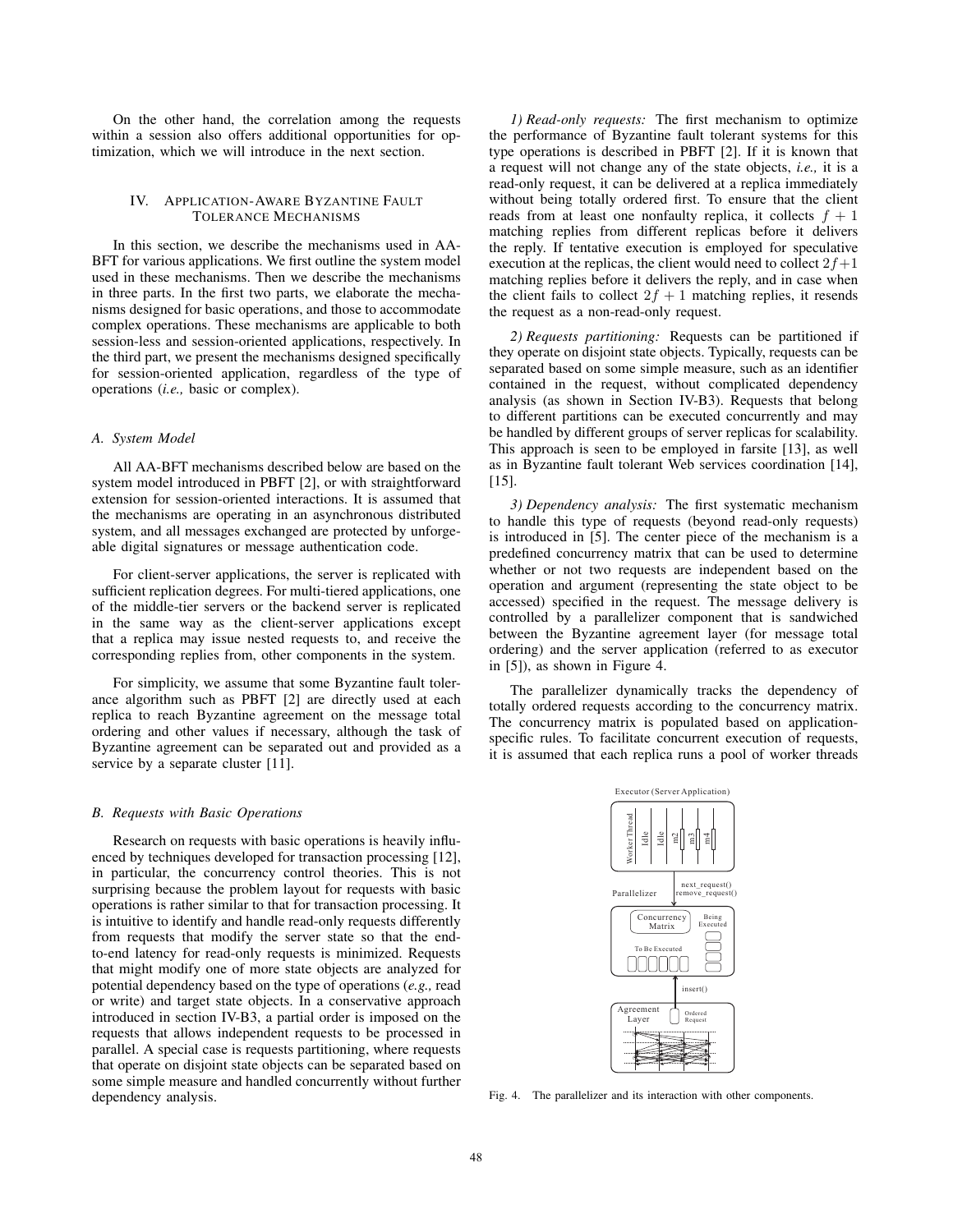that actively fetch ordered requests from the parallelizer.

When a Byzantine agreement on the total order of a request is reached, the method insert() of the parallelizer is invoked and the request is placed in the "to-be-executed" queue according to the total order. When a worker thread is launched, it invokes the next\_request() method to block waiting for the next request to execute. If a worker thread finishes executing a request, it invokes the remove\_request() method so that the parallelizer can remove the request from its "being-executed" queue. Subsequently, the worker thread invokes the next\_request() method to fetch a new request to execute. When the next\_request() method is called, the parallelizer first checks if the "to-be-executed" queue is empty. If true, the parallelizer blocks the call. Otherwise, the parallelizer decides on when to return the next request in the following way:

- If the "being-executed" queue is empty, the parallelizer retrieves the request at the head of the "to-beexecuted" queue and returns it immediately.
- If the "being-executed" queue is not empty, the parallelizer retrieves the request at the head of the "tobe-executed" queue and consults with the concurrency matrix to see whether or not the request has a conflict with any of the requests in the "being-executed" requests. If the request is independent from all requests in the "being-executed" queue, the parallelizer returns it immediately. Otherwise, the parallelizer must wait until all conflicting requests in the "being-executed" queue have been removed before returning the request.

#### *C. Requests with Complex Operations*

In addition to the mechanisms designed for handling requests with basic operations, current research has focused on the following two aspects of complex operations: (1) commutative requests and (2) replica nondeterminism.

*1) Commutative requests:* If some requests are commutative while others are conflicting with each other, the mechanism described in Section IV-B3 can be easily modified to accommodate commutative requests. More specifically, the entries corresponding to the commutative requests will be labeled as none-conflicting. No additional changes are required.

The above approach would require the total ordering of all requests. In [16], an algorithm was designed such that commutative requests are not totally ordered and it may take as few as two communication steps to handle such requests. There are two tradeoffs, however. First, it requires the use of  $5f + 1$  to tolerate up to f faulty replicas. Second, speculative execution of requests is involved and if the speculation on the ordering of a request is wrong, the execution would have to be rolled back and the recovery might be expensive.

One way to systematically ensure that all requests to a service are commutative is to implement the service using commutative (or convergent) replicated data types [17]. In this case, it is possible to synchronize the state of the replicas only when it is necessary or periodically, as described in [18].

*2) Replica Nondeterminism:* Some simple location-specific nondeterminism can be masked by using a wrapper function. The wrapper translates location-specific values such as process id to a group-wide id, which ensure strong replica consistency. This practice has been long used to build replication-based fault tolerance systems [19] and is used in [20] as an extension to PBFT. The use of a wrapper does not introduce any additional communication step.

In [9], a classification of replica nondeterminism beyond simple wrappable types is provided and a set of mechanisms for controlling replica nondeterminism is presented. The classification is based on two criteria: whether or not nondeterministic operations and their associated values can be determined prior to the execution of a request, or whether or not nondeterministic values decided by one replica can be verified by another replica. Some of the nondeterminism can be controlled by adding one more communication step to the Byzantine agreement step for the request to ensure that all nonfaulty replicas make the same nondeterministic decisions. Other nondeterministic decisions must be controlled via an extra Byzantine agreement round.

#### *D. Session-Oriented Interactions*

In this section, we describe the mechanisms used to address the two potential issues we identified in session III-C and the mechanisms to improve the performance by exploiting the correlation among requests with a session.

*1) Preventing Causality Violation:* The causality violation issue might arise only when clients communicate directly with each other without the knowledge of the replicated server. In multi-tired session-oriented applications, this may happen frequently. For example, in a Web services atomic transaction or business activity, participants often communicate with each other as well as with the coordination service [14], [15]. In these applications, the causality of requests is often reinforced at the application level, *e.g.,* a request is queued until the one that precedes it is received [14], [15]. Therefore, for applications that have provisions for causality detection and enforcement, the causality violation issue goes away if we allow concurrent delivery of requests.

*2) Avoiding Deadlocks:* The problem can be resolved with concurrent delivery of requests that have parent-children relationship using the mechanism described in [8].

*3) Source ordering:* For some multi-tiered applications with replicated middle-tier server and a backend server managing all persistent state, it is argued in [6] that maintaining source ordering of requests is sufficient due to the commutativity of the operations at the replicated middle-tier server, or due to the constraint imposed by the database server. Furthermore, only  $2f + 1$  middle-tier server replicas are needed to tolerate up to  $\hat{f}$  faulty replicas. A client, as well as the backend server, must collect  $f + 1$  matching reply messages or nested request messages to deliver the reply or request.

*4) Deferred agreement:* A session by definition defines the beginning and the ending of an interaction between a group of participants. For some requests received at the replicated server, their total ordering can be determined right before the end of the session, thereby, reducing the runtime